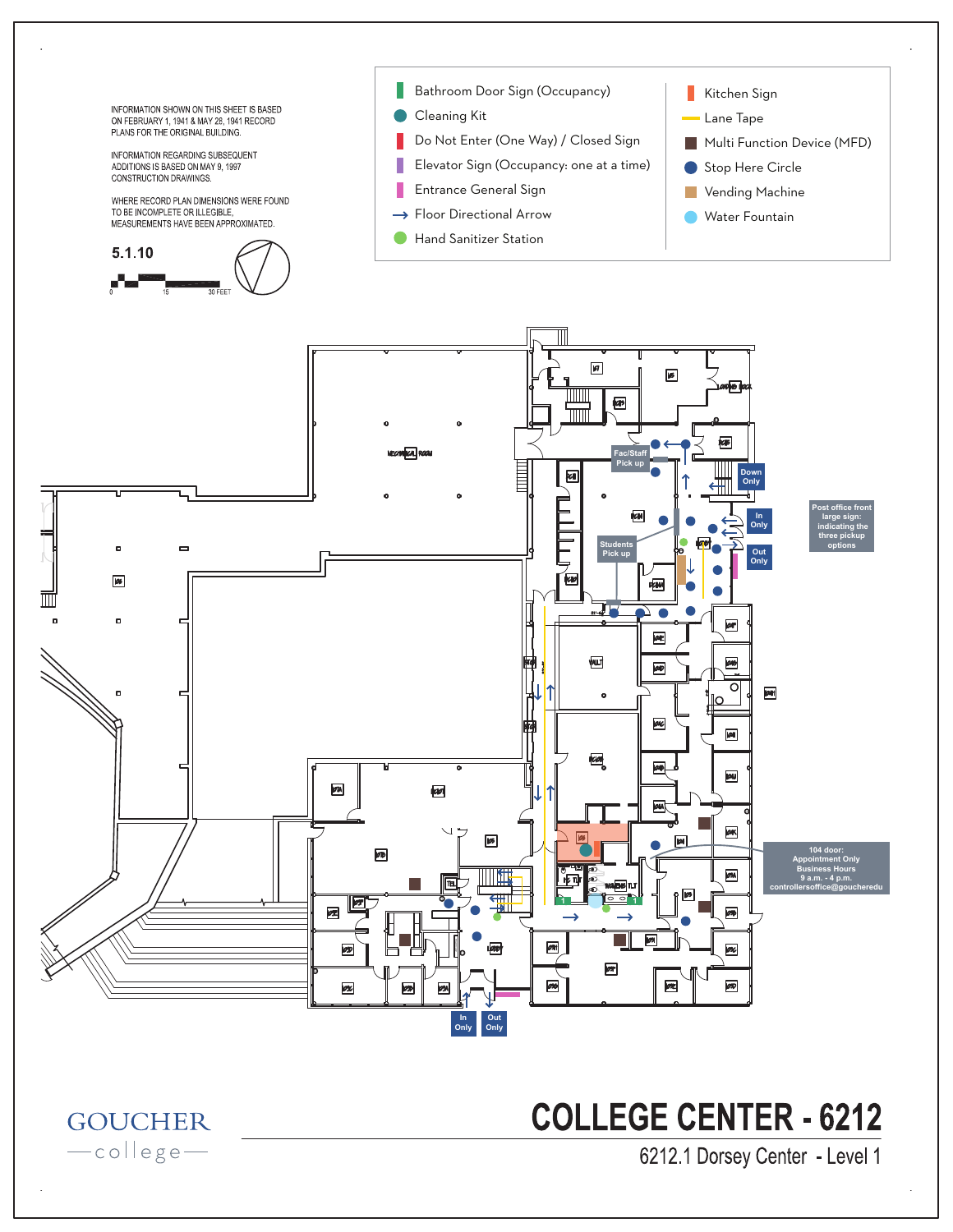Bathroom Door Sign (Occupancy) Kitchen Sign INFORMATION SHOWN ON THIS SHEET IS BASED Cleaning Kit **Lane Tape** ON FEBRUARY 1, 1941 & MAY 28, 1941 RECORD PLANS FOR THE ORIGINAL BUILDING. Do Not Enter (One Way) / Closed Sign **Multi Function Device (MFD)** INFORMATION REGARDING SUBSEQUENT ADDITIONS IS BASED ON MAY 9, 1997 Elevator Sign (Occupancy: one at a time) L Stop Here Circle CONSTRUCTION DRAWINGS. Entrance General Sign L Vending Machine WHERE RECORD PLAN DIMENSIONS WERE FOUND TO BE INCOMPLETE OR ILLEGIBLE, Floor Directional Arrow Water Fountain MEASUREMENTS HAVE BEEN APPROXIMATED. Hand Sanitizer Station 5.1.10  $\boxed{282}$  $284\,$  $28\vert$  $283\,$  $2\rlap{55}$  $275\,$  $\overline{\text{MPN}}$ WOMEN **Down Only** ö ||292  $280\,$  $2\%$  $\boxtimes$ **2 2** Ш **Down**iШ **Up** pop  $\boxed{2 \mathcal{O}7}$  $\ddot{\circ}$  $\nu$  $\sqrt{\omega_{\rm L}}$  $\overline{\mathcal{O}}$ lA poet  $\omega\epsilon$  $206$ **In Only Outdoor bench/seating Out sign:**  $\overline{\log}$  **One Person Only on Each Bench** port  $\Lambda\Lambda$  $\sqrt{\frac{1}{100}}$  $\frac{1}{2}$  $\overline{\omega}$  $=$ ับ 1 2000  $\equiv$  $\sqrt{2}$ paa  $200<sup>k</sup>$  $205\,$  $\overline{\mathscr{O}^{\mathrm{SD}}}$ poot **YOMB**  $\overline{\mathscr{P}}$  $204\,$  $p\sigma E$ **1** polal  $\overline{\mathcal{W}}$ **PCR open: Occupancy: x**  $200$  $\omega$  $203A$  $10\%$  $\overline{\mathcal{O}4A}$  $2045$  $\boxed{202}$  $\overline{\text{pos}}$ 

## **COLLEGE CENTER - 6212**

6212.1 Dorsey Center - Level 2

**GOUCHER** -college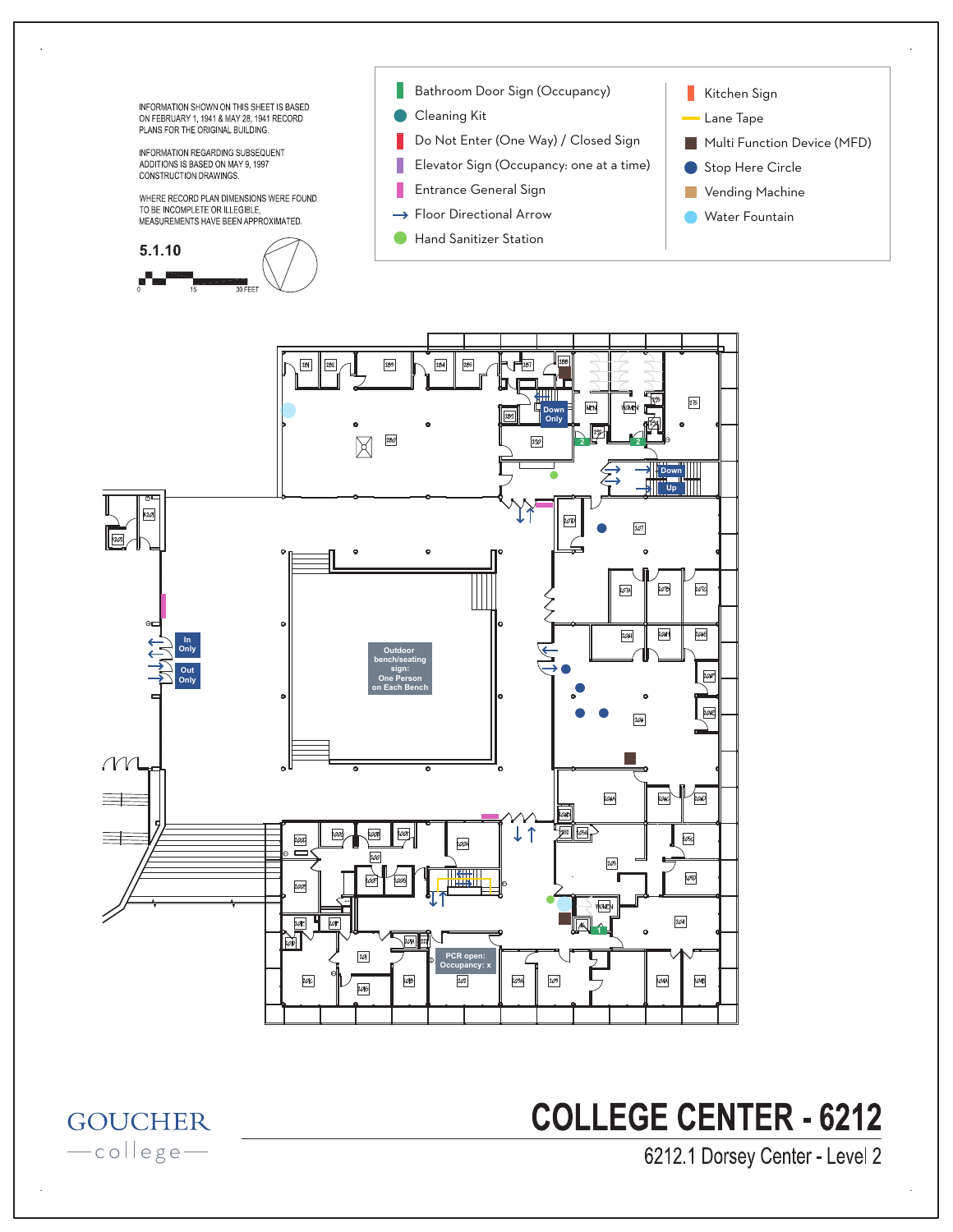INFORMATION SHOWN ON THIS SHEET IS BASED ON FEBRUARY 1, 1941 & MAY 28, 1941 RECORD PLANS FOR THE ORIGINAL BUILDING.

INFORMATION REGARDING SUBSEQUENT ADDITIONS IS BASED ON MAY 9, 1997<br>CONSTRUCTION DRAWINGS.

WHERE RECORD PLAN DIMENSIONS WERE FOUND TO BE INCOMPLETE OR ILLEGIBLE, MEASUREMENTS HAVE BEEN APPROXIMATED.

5.1.10

**GOUCHER** -college-





## **COLLEGE CENTER - 6212**

6212.1 Dorsey Center - Level 3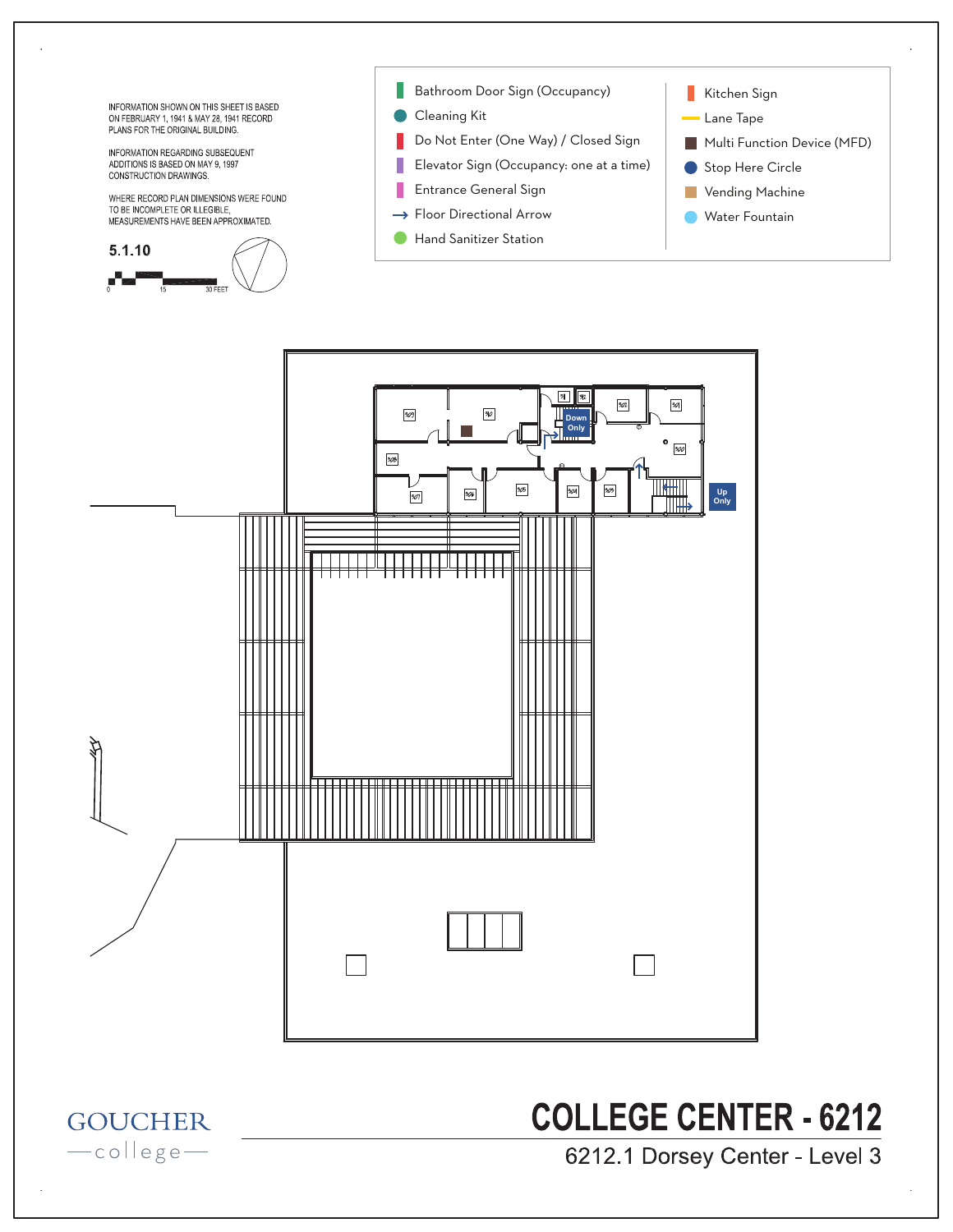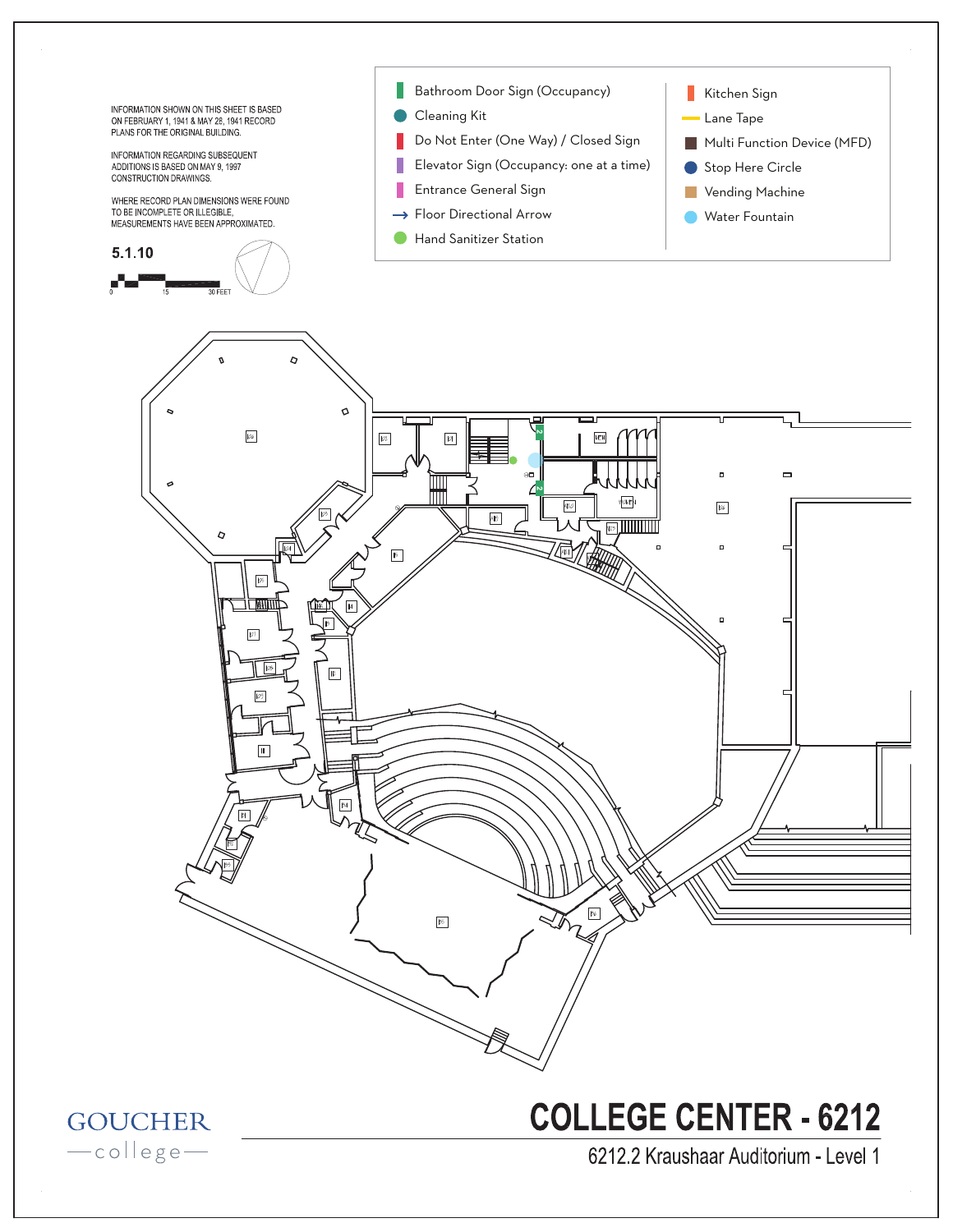